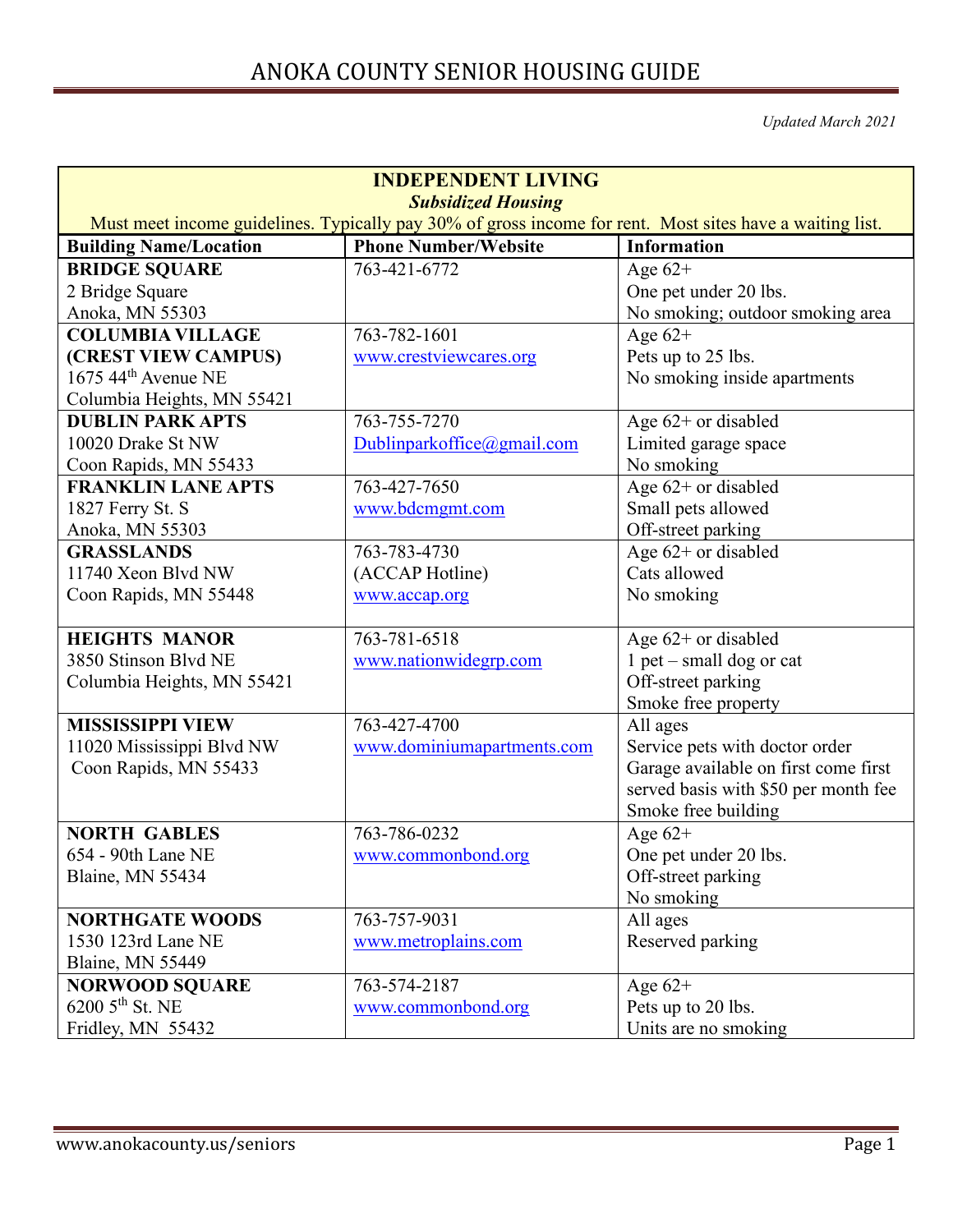| <b>OSBORNE APARTMENTS</b>     | 763-780-2169             | Age $62+$ or disabled              |
|-------------------------------|--------------------------|------------------------------------|
| 659 Osborne Rd. NE            | www.fairviewebenezer.org | Small pets                         |
| Spring Lake Park, MN 55432    |                          | Reserved parking                   |
|                               |                          | No smoking                         |
| <b>OXBOWL BEND</b>            | 763-427-2022             | Age $62+$                          |
| 3101 111 <sup>th</sup> Ave NW | www.voamn.org            | Accessible units available         |
| Coon Rapids, MN 55433         |                          | Small pets                         |
|                               |                          | Limited garages available          |
|                               |                          | No smoking                         |
| <b>PARKVIEW VILLA NORTH</b>   | 612-746-0521             | Ages $62+$ or disabled             |
| 965 40 <sup>th</sup> Ave. NE  | www.aeonmn.org           | Small pets                         |
| Columbia Heights, MN 55421    |                          | <b>Public Housing</b>              |
|                               |                          | No smoking                         |
| <b>RUM RIVER SQUARE</b>       | 952-935-0359             | Age 62+ or disabled                |
| 3040 Bridge St. NW            | www.cepcomanagement.com  | One pet allowed with restrictions  |
| St. Francis, MN 55070         |                          | Limited garages available          |
|                               |                          | Smoking outdoors only              |
|                               |                          | Partially subsidized housing       |
| <b>VILLAGE GREEN</b>          | 763-574-0674             | Age $62+$ or disabled              |
| 460 Mississippi St.NE         |                          | Companion animal or service animal |
| Fridley, MN 55432             |                          | with approved reasonable           |
|                               |                          | accommodation                      |
|                               |                          | Garages available                  |
|                               |                          | No smoking                         |
| <b>WALKER ON THE RIVER</b>    | 763-421-0434             | Age $62+$                          |
| 1906 Ferry St. South          | www.walkermethodist.org  | 30 lbs-dog, 20 lbs-cat             |
| Anoka, MN 55303               |                          | Limited parking available          |
|                               |                          | No smoking                         |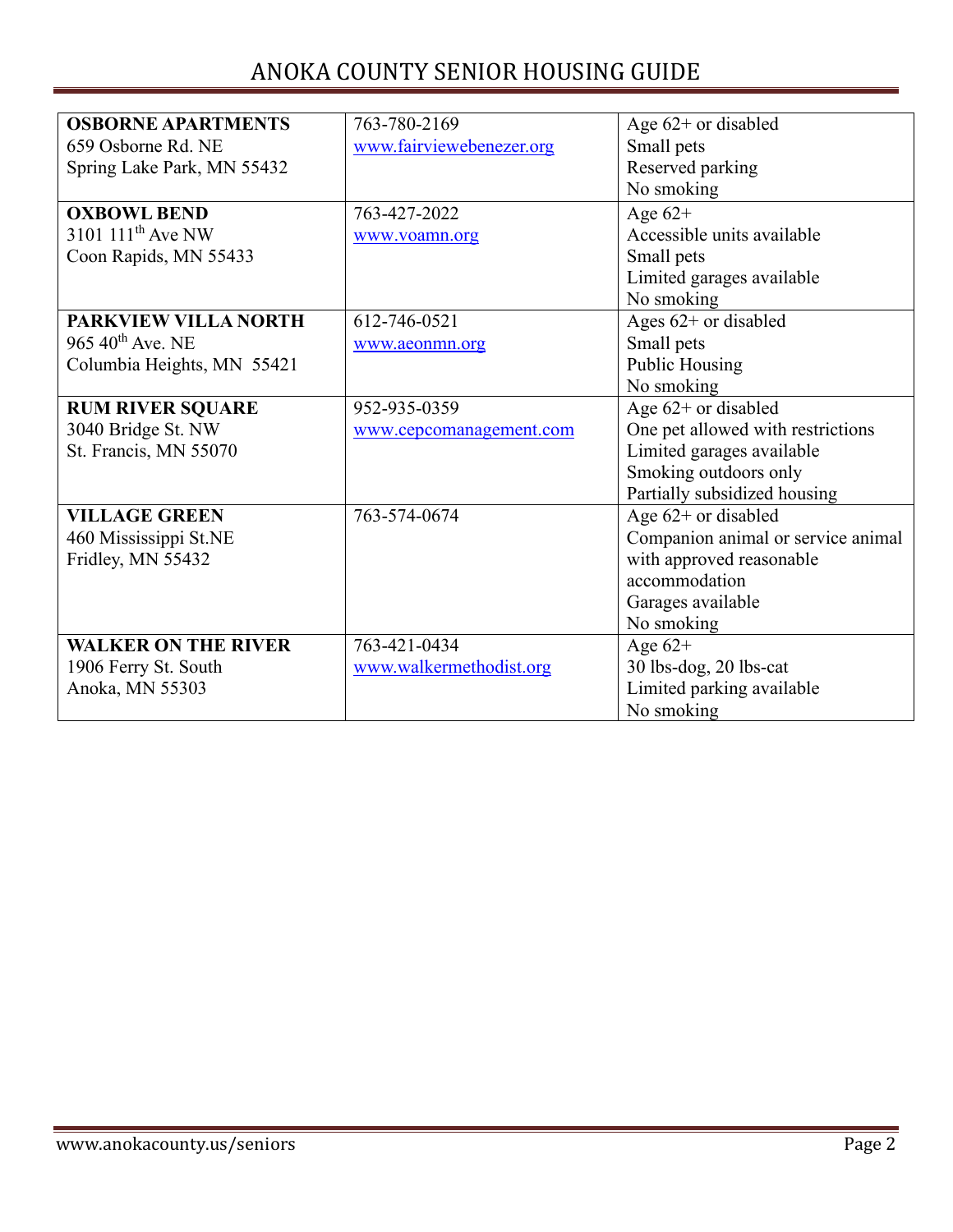| <b>INDEPENDENT LIVING</b><br><b>Lower-Cost Market Rate Apartments and Townhomes</b>                     |                                                                                    |                                                                                                                                                                          |
|---------------------------------------------------------------------------------------------------------|------------------------------------------------------------------------------------|--------------------------------------------------------------------------------------------------------------------------------------------------------------------------|
| <b>Building Name/Location</b>                                                                           | <b>Phone Number/Website</b>                                                        | <b>Information</b>                                                                                                                                                       |
| <b>ANOKA COUNTY</b><br><b>COMMUNITY ACTION</b><br>PROGRAM (ACCAP)<br><b>HOUSING HOTLINE</b>             | 763-783-4730<br>www.accap.org                                                      | All ages<br>Variety of lower-cost housing<br>(townhomes and apartments)                                                                                                  |
| <b>COTTAGES OF COON</b><br><b>CREEK</b><br>2628 110 <sup>th</sup> Lane NW<br>Coon Rapids, MN 55433      | 763-767-7755                                                                       | All ages<br>Pet friendly $-$ No smoking<br>One level townhomes with<br>detached garages<br>Income guidelines apply                                                       |
| <b>COTTAGES OF SPRING LAKE</b><br><b>PARK</b><br>8263 Fillmore St. NE<br>Spring Lake Park, MN 55432     | 763-783-5776<br>www.cottagesofspringlakepark.com                                   | Age $55+$<br>Cats allowed<br>One level townhomes<br>Garages available<br>Smoke free apartments                                                                           |
| <b>COTTAGES OF WILLOW</b><br><b>POND</b><br>101 Willow Pond Trail<br>Lino Lakes, MN 55014               | 651-786-4747<br>willowponds@paramark.us                                            | Age $55+$<br>Attached garage included<br>No smoking - outside smoking<br>Cats with deposit<br>Service dogs with documentation<br>and doctor's note<br>Section 8 accepted |
| <b>LEGENDS OF COLUMBIA</b><br><b>HEIGHTS</b><br>3700 Huset Pkwy<br>Columbia Heights, MN 55421           | 763-225-4633<br>www.LegendsofColumbiaHeights.<br>com                               | Age $55+$<br>Cats and dogs allowed<br>W/D in each unit<br>Underground parking available<br>No smoking<br>Income guidelines                                               |
| <b>LEGENDS OF SPRING LAKE</b><br><b>PARK</b><br>1066 County Highway 10 NE<br>Spring Lake Park, MN 55432 | 763-392-9803<br>legends.springframework.com<br>www.LegendsofSpringLakePark.<br>com | Age $50+$<br>Small pets allowed<br>W/D in each unit<br>Underground parking available<br>No smoking<br>Income guidelines                                                  |
| <b>LOFTUS CENTRE</b><br><b>APARTMENTS</b><br>3931 Coon Rapids Blvd<br>Coon Rapids, MN 55433             | 763-427-1981                                                                       | No age restriction<br>$1 \text{ cat}/1 \text{ small dog}$<br>Smoking<br>Garages available<br>Will accept Section 8 voucher                                               |

 $\overline{\phantom{a}}$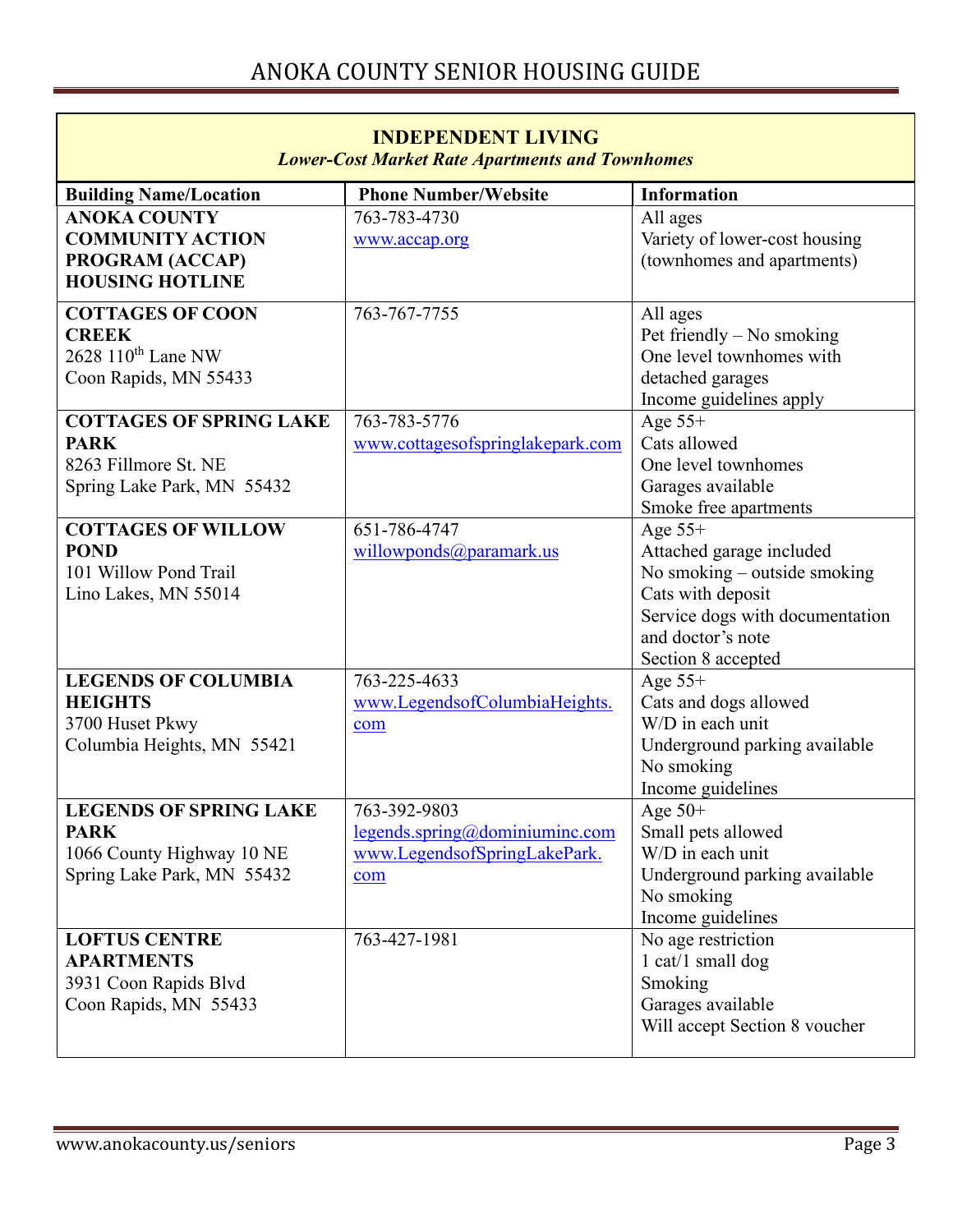| <b>OAK HILLS MANOR</b><br>820 Civic Heights Drive | 763-717-0810              | Age $55+$<br>Small pets 15 lbs. and under |
|---------------------------------------------------|---------------------------|-------------------------------------------|
| Circle Pines, MN 55014                            |                           | Garages available                         |
|                                                   |                           | Must income qualify                       |
|                                                   |                           | No smoking building                       |
| <b>SAVANNAH OAKS</b>                              | 763-576-0882              | Age $55+$                                 |
| 14351 Dysprosium Street                           | www.greatlakesmc.com      | No pets, no smoking                       |
| Ramsey, MN 55303                                  | savannah@greatlakesmc.com | Underground heated garages                |
|                                                   | www.savannahoaksmn.com    | Balconies, washer and dryer in unit       |
|                                                   |                           | Central heat and air                      |

| <b>INDEPENDENT LIVING</b><br><b>Market Rate Apartments and Townhomes</b> |                                 |                                |
|--------------------------------------------------------------------------|---------------------------------|--------------------------------|
| <b>Building Name/Location</b>                                            | <b>Phone Number/Website</b>     | <b>Information</b>             |
| <b>ARBOR OAKS SENIOR</b>                                                 | 763-205-2248                    | Age $55+$                      |
| <b>LIVING</b>                                                            | www.arboroaksseniorlivingmn.com | Small pets                     |
| $1640 - 155$ <sup>TH</sup> Lane NW                                       |                                 | No smoking                     |
| Andover, MN 55304                                                        |                                 | Garages available              |
| <b>AUTUMN GLEN SENIOR</b>                                                | 763-772-4492                    | Age $65+$                      |
| <b>LIVING</b>                                                            | www.autumnglenseniorliving.com  | No pets                        |
| 3715 Coon Rapids Blvd. NW                                                |                                 | No smoking allowed             |
| Coon Rapids, MN 55433                                                    |                                 | Underground heated parking     |
| <b>BANFILL CROSSING</b>                                                  | 763-785-2278                    | Age $55+$                      |
| 8310 University Ave NE                                                   | 866-653-9337                    | Pets up to 20 lbs.             |
| Fridley, MN 55432                                                        | www.mannapts.com                | Garages available              |
|                                                                          |                                 | No smoking                     |
|                                                                          |                                 | Will accept Section 8          |
| <b>BLAINE COURTS</b>                                                     | 763-784-7174                    | Age $55+$                      |
| 701 85th Ave NE                                                          | www.langnelson.com              | No pets                        |
| Blaine, MN 55434                                                         |                                 | Garages available              |
|                                                                          |                                 | No smoking                     |
| <b>BLAINE TOWN SQUARE</b>                                                | 763-717-7005                    | Age $62+$                      |
| $2401~108^{\text{th}}$ Lane                                              | www.highlandapts.com            | Pets with breed restrictions   |
| Blaine, MN 55449                                                         |                                 | Heated garages available       |
|                                                                          |                                 | Central heat/air; W/D in units |
|                                                                          |                                 | No smoking                     |
|                                                                          |                                 | Accept Sec 8 voucher           |
|                                                                          |                                 | Indoor pool and salon          |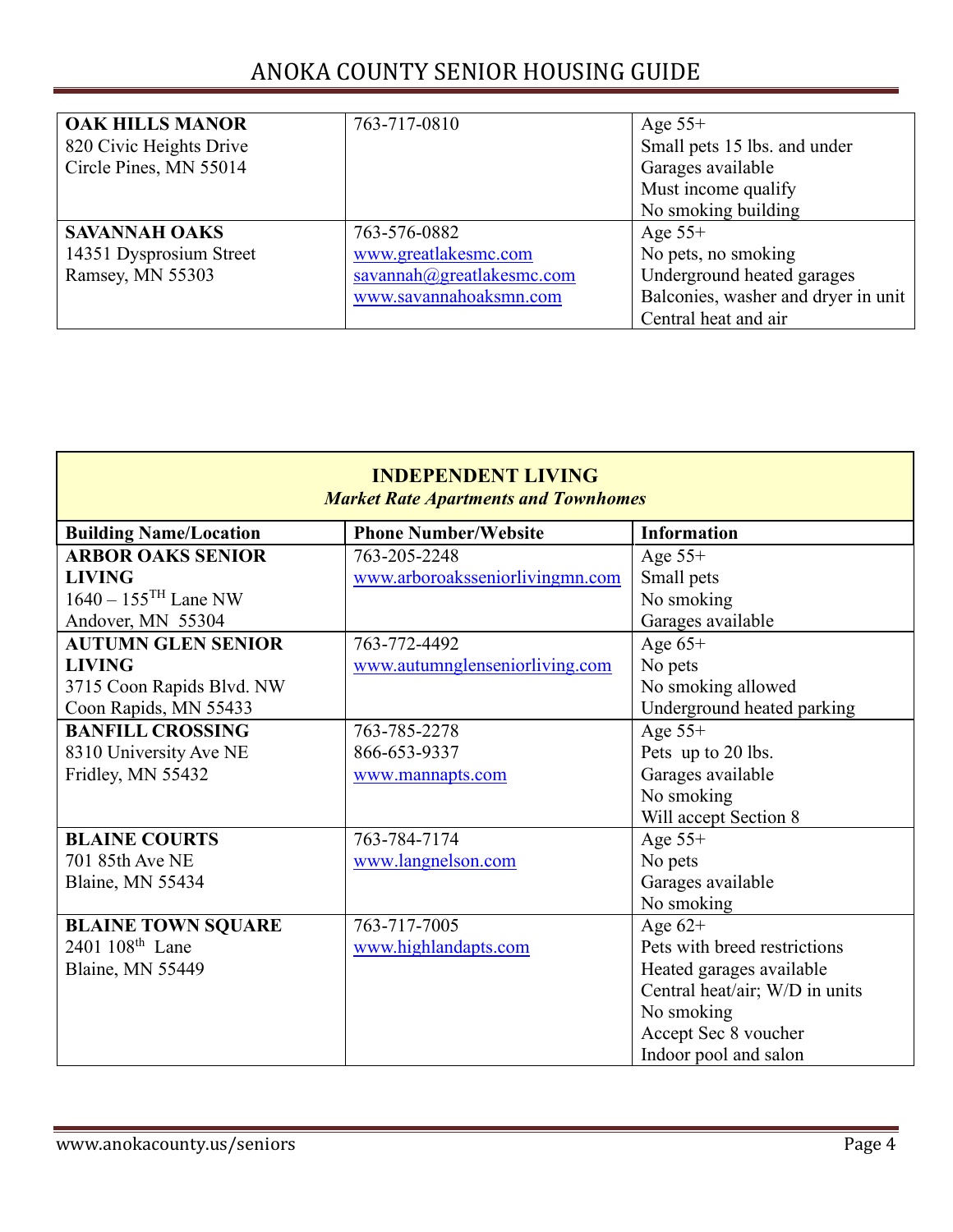| <b>BOULEVARD</b>             | 763-782-1601                   | Age $62+$                          |
|------------------------------|--------------------------------|------------------------------------|
| (Crest View Campus)          | www.crestviewcares.org         | Pets under 25 lbs.                 |
| 4458 Reservoir Blvd. NE      |                                | No smoking-outdoor smoking area    |
| Columbia Heights, MN 55421   |                                | Garages available                  |
|                              |                                | Private Pay                        |
| <b>CEDAR CREEK SENIOR</b>    | 763-392-5443                   | $55+$                              |
| <b>LIVING</b>                | www.cedarcreekseniorliving.com | <b>Small Pets</b>                  |
| 19131 Taylor Street NE       |                                | Garages extra                      |
| East Bethel, MN 55011        |                                |                                    |
|                              |                                |                                    |
| <b>CHAUNCEY BARETT</b>       | 651-429-8996                   | Age $55+$                          |
| <b>GARDENS</b>               | www.chaunceybarrettmn.com      | Companion pets                     |
| 7022-7026 Centerville Road   |                                | No smoking-outside smoking area    |
| Centerville, MN 55038        |                                | Garages available                  |
| <b>CLOVERLEAF COURTS</b>     | 763-784-0063                   | Age $55+$                          |
| 1011 Cloverleaf Pkway        | www.langnelson.com             | No pets                            |
| Blaine, MN 55434             |                                | Heated garages available           |
|                              |                                | No smoking                         |
| <b>CREST VIEW SENIOR</b>     | 763-762-8430                   | Age $62+$                          |
| <b>COMMUNITY AT BLAINE</b>   | www.crestviewcares.org         | Pets up to 25 lbs.                 |
| 12016 Ulysses St. NE         |                                | No smoking-outside smoking area    |
| Blaine, MN 55434             |                                | Garages available                  |
|                              |                                | Private Pay                        |
| <b>DELLWOOD ESTATES</b>      | 763-427-0884                   | 2 buildings; one for ages 55+ and  |
| 749 East River Rd.           | www.goldmark.com               | one for all ages including seniors |
| Anoka, MN 55303              |                                | No pets                            |
|                              |                                | Smoking permitted except in        |
|                              |                                | common areas                       |
|                              |                                | Underground parking included       |
| <b>EPIPHANY PINES</b>        | 763-755-9299                   | Age $55+$                          |
| 1800 111th Ave NW            | www.epiphanypines.org          | One small dog or one cat           |
| Coon Rapids, MN 55433        |                                | No smoking-outside smoking area    |
|                              |                                | Garages available                  |
| <b>ESTATES AT ARBOR OAKS</b> | 651-738-1158                   | Age $55+$                          |
| 1753 $156th$ Lane NW         | www.theestatesatarboroaks.com  | Pets allowed with deposit          |
| Andover, MN 55304            |                                | Underground heated parking         |
|                              |                                | No smoking                         |
|                              |                                | Continental breakfast              |
| <b>FARMSTEAD AT ANDOVER</b>  | 763-712-7000                   | Age $55+$                          |
| Apartments & Townhomes       | www.farmsteadphs.org           | Pets under 20 lbs.                 |
| 13733 Quay Street            |                                | \$500 one time pet fee             |
| Andover, MN 55304            |                                | Underground heated parking         |
|                              |                                | 28 Reduced rent one bedrooms       |
|                              |                                | No smoking, inside or outside      |
|                              |                                |                                    |
|                              |                                |                                    |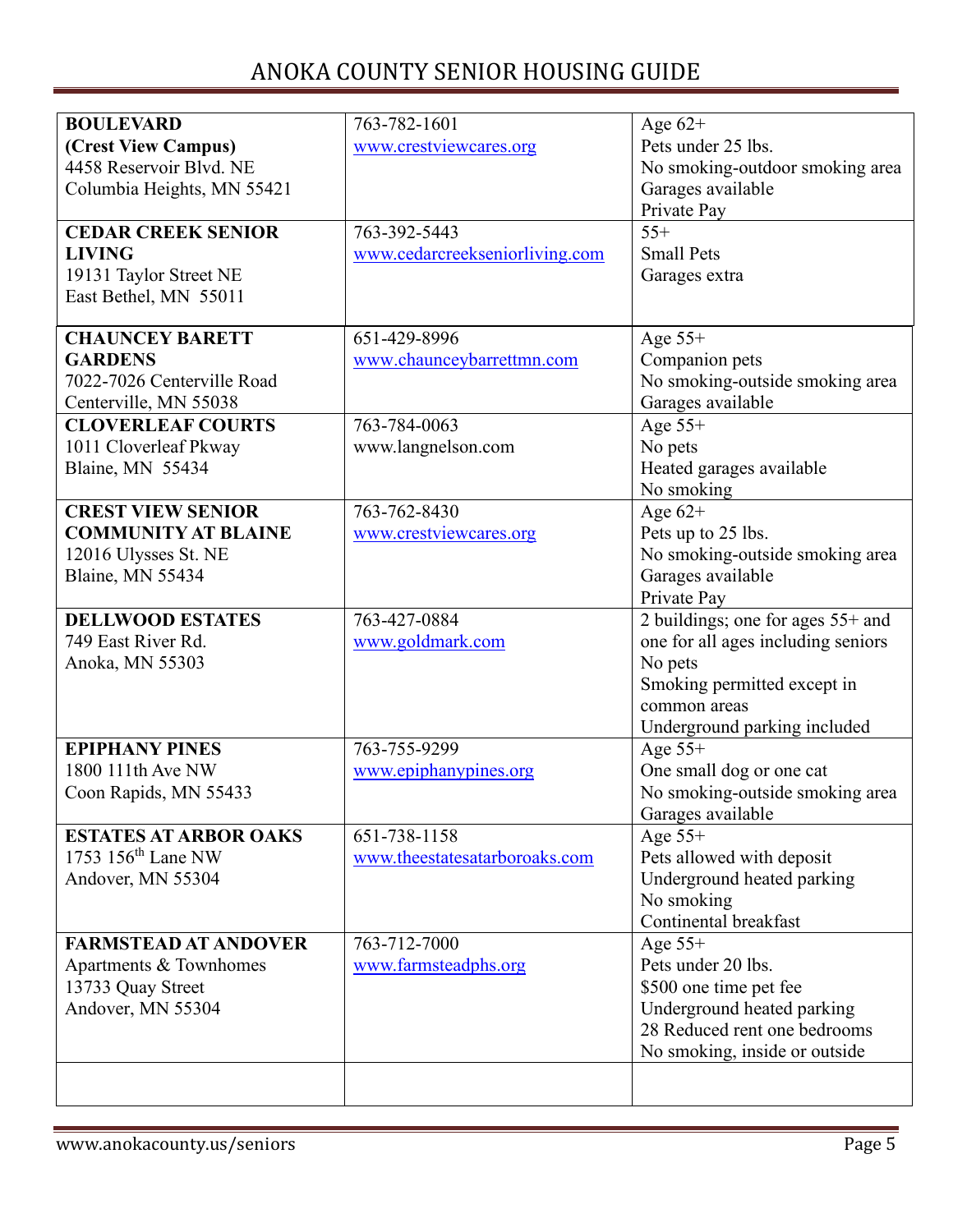| <b>HOMESTEAD at ANOKA</b>                   | 763-528-6500                   | Age 55+ - No smoking                            |
|---------------------------------------------|--------------------------------|-------------------------------------------------|
| $31115^{th}$ Avenue                         | www.homesteadatanoka.org       | Pets with approval                              |
| Anoka, MN 55303                             |                                | Underground parking available                   |
|                                             |                                |                                                 |
| <b>LEGENDS OF COLUMBIA</b>                  | 763-225-4633                   | 55+ and all other occupants 18+                 |
| <b>HEIGHTS/DOMINIUM</b>                     | legendsofcolumbiaheights.com   | Dogs and Cats allowed                           |
| 3700 Huset Parkway                          |                                | W/D in each unit                                |
| Columbia Heights, MN 55421                  |                                | Underground parking available                   |
|                                             |                                | No smoking                                      |
| <b>LEGENDS OF SPRING LAKE</b>               | 833-543-7110                   | Income guidelines                               |
| <b>PARK</b>                                 | legends.springframework.com    | Age $50+$<br>Small pets allowed                 |
| 1066 County Highway 10 NE                   | www.LegendsofSpringLakePark.co | W/D in each unit                                |
| Spring Lake Park, MN 55432                  | $\underline{\mathbf{m}}$       | Underground parking available                   |
|                                             |                                | No Smoking                                      |
|                                             |                                | Income guideline                                |
|                                             |                                |                                                 |
| <b>MAJESTIC GREENS</b>                      | 763-323-9700                   | Age $55+$                                       |
| 13633 VanBuren St. NE                       | www.majesticgreensapts.com     | No pets, no smoking                             |
| Ham Lake, MN 55304                          |                                | Garages available                               |
|                                             |                                |                                                 |
| <b>MARGARET PLACE</b><br>1555 118th Lane NW | 763-862-5432                   | Age $55+$                                       |
| Coon Rapids, MN 55448                       | www.marytinc.com               | No smoking<br>Single pet under 25 lbs w/deposit |
|                                             |                                | Garages available                               |
|                                             |                                |                                                 |
| <b>OAK CREST</b>                            | 763-783-0150                   | Age $55+$                                       |
| 1639 Highway 10 NE                          | www.preshomes.org              | Pets under 20 lbs.                              |
| Spring Lake Park, MN 55432                  |                                | No Smoking                                      |
|                                             |                                | Underground heated garage                       |
| THE OAKS OF LAKE GEORGE                     | 763-753-8385                   | Age $55+$                                       |
| 21201 Old Lake George Blvd. NW              | www.greatlakesmc.com           | No pets $-$ No smoking                          |
| Oak Grove, MN 55303                         | the oaks@greatlakesmc.com      | Balconies - W/D in unit                         |
|                                             |                                | Central heat & air                              |
| <b>PINE MANOR ESTATES</b>                   | 763-784-2404                   | Heated garage                                   |
| 96 South Drive                              | www.pinemanorseniorliving.com  | Age $55+$<br>No smoking                         |
| Circle Pines, MN 55014                      |                                | Dogs under 20 lbs                               |
|                                             |                                | Underground heated garage                       |
|                                             |                                | Washer/Dryer in units                           |
| <b>REDWOOD TERRACE</b>                      | 763-862-3545                   | Age 55+ - W/D in units                          |
| 9950 Redwood St NW                          |                                | Allows small pets, maximum 2                    |
| Coon Rapids, MN 55433                       |                                | Attached garage included                        |
|                                             |                                | Smoking permitted in outdoor area               |
|                                             |                                |                                                 |
|                                             |                                |                                                 |
|                                             |                                |                                                 |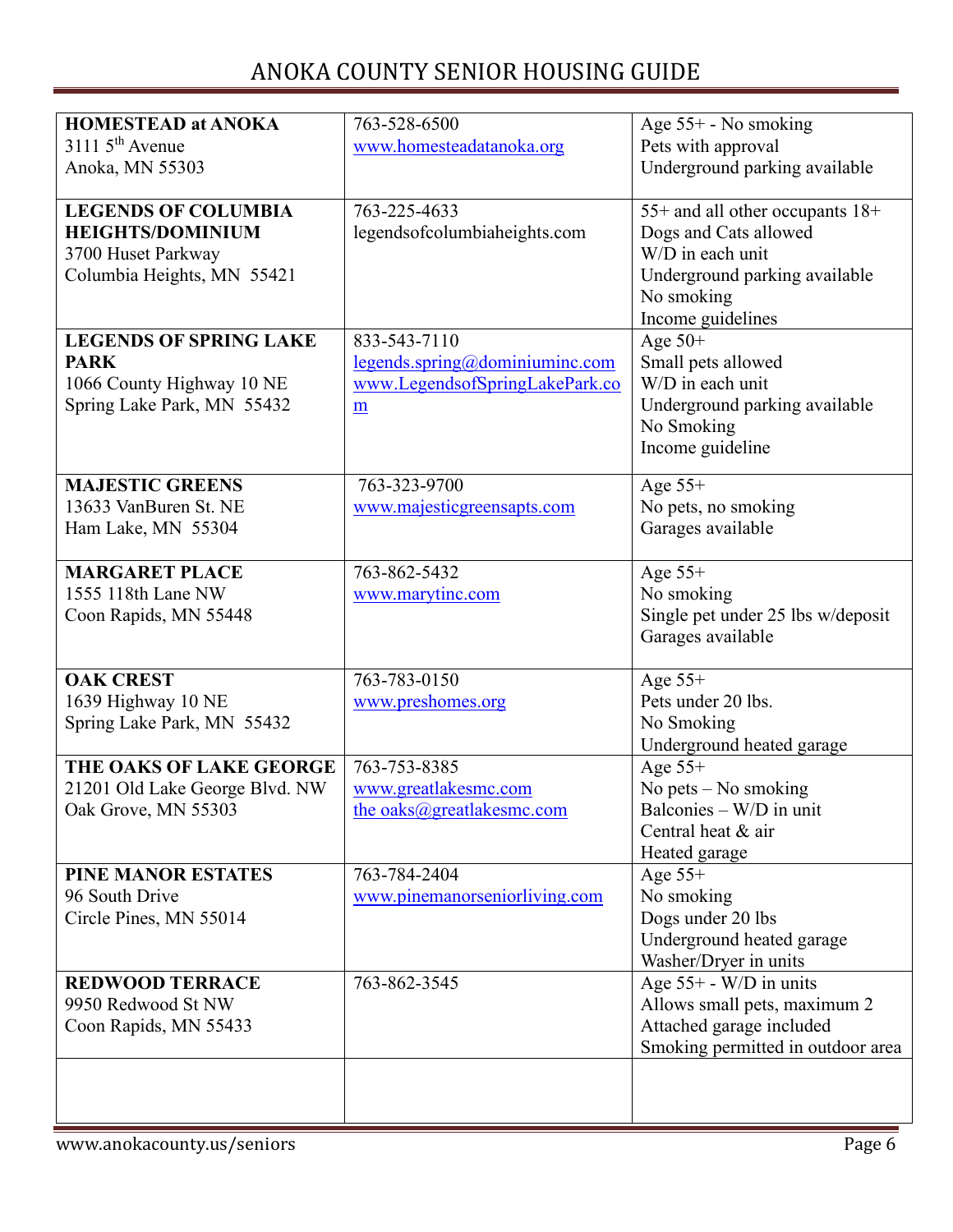| <b>RIVER NORTH</b>              | 763-762-4762                    | Age $55+$                        |
|---------------------------------|---------------------------------|----------------------------------|
| 10940 Crooked Lake Blvd.        | www.rivernorth-apts.com         | Pets allowed with breed          |
| Coon Rapids, MN 55433           |                                 | restrictions                     |
|                                 |                                 | Underground parking with \$75/mo |
|                                 |                                 | fee                              |
|                                 |                                 | Smoke-free campus                |
| <b>RIVER OAKS OF ANOKA</b>      | 763-421-4011                    | Age $55+$                        |
| 910 Western Ave.                | www.langnelson.com              | Garages available                |
| Anoka, MN 55303                 |                                 | Cats only; must be capable of    |
|                                 |                                 | taking care of them              |
|                                 |                                 | No smoking                       |
| <b>STONEY RIVER</b>             | 612-615-9936                    | Age $55+$                        |
| 14401 Nowthen Blvd. NW          | www.stoneyriverramsey.com       | No pets                          |
| Ramsey, MN 55303                |                                 | No smoking                       |
|                                 |                                 | No garage                        |
| <b>VILLAS OF MARY T. - SAND</b> | 763-862-5432                    | All ages                         |
| <b>CREEK</b>                    | www.marytinc.com                | One-level townhomes              |
| 1555 118 <sup>th</sup> Ln NW    |                                 | Pets up to 50 lbs., 2 pet limit  |
| Coon Rapids, MN 55448           |                                 | Attached garage included         |
| <b>WALKER PLAZA</b>             | 763-453-7125                    | Age $55+$                        |
| 131 Monroe St                   | www.walkermethodist.org         | One small pet with deposit       |
| Anoka, MN 55303                 |                                 | Indoor parking                   |
|                                 |                                 | No smoking-outdoor smoking area  |
| <b>WHITE PINE SENIOR LIVING</b> | 763-754-1930                    | Age $55+$                        |
| The Lakes of Blaine             | www.wpseniorliving.com          | Accepts small pets               |
| 12446 Jamestown St. NE          |                                 | Underground parking              |
| Blaine, MN 55449                |                                 | No smoking except outdoors in    |
|                                 |                                 | designated areas                 |
| <b>WILLOWS OF HAM LAKE</b>      | 763-755-2669                    | Age $55+$                        |
| 845 Bunker Lake Blvd NE         | www.willowsofhamlake.com        | No pets, No smoking              |
| Ham Lake, MN 55304              | www.greatlakesmc.com            | Garages available                |
|                                 | email: willows@greatlakesmc.com | Balconies; W/D in units; Central |
|                                 |                                 | heat & air                       |
|                                 |                                 | Income must be at least 2 X rent |
|                                 |                                 |                                  |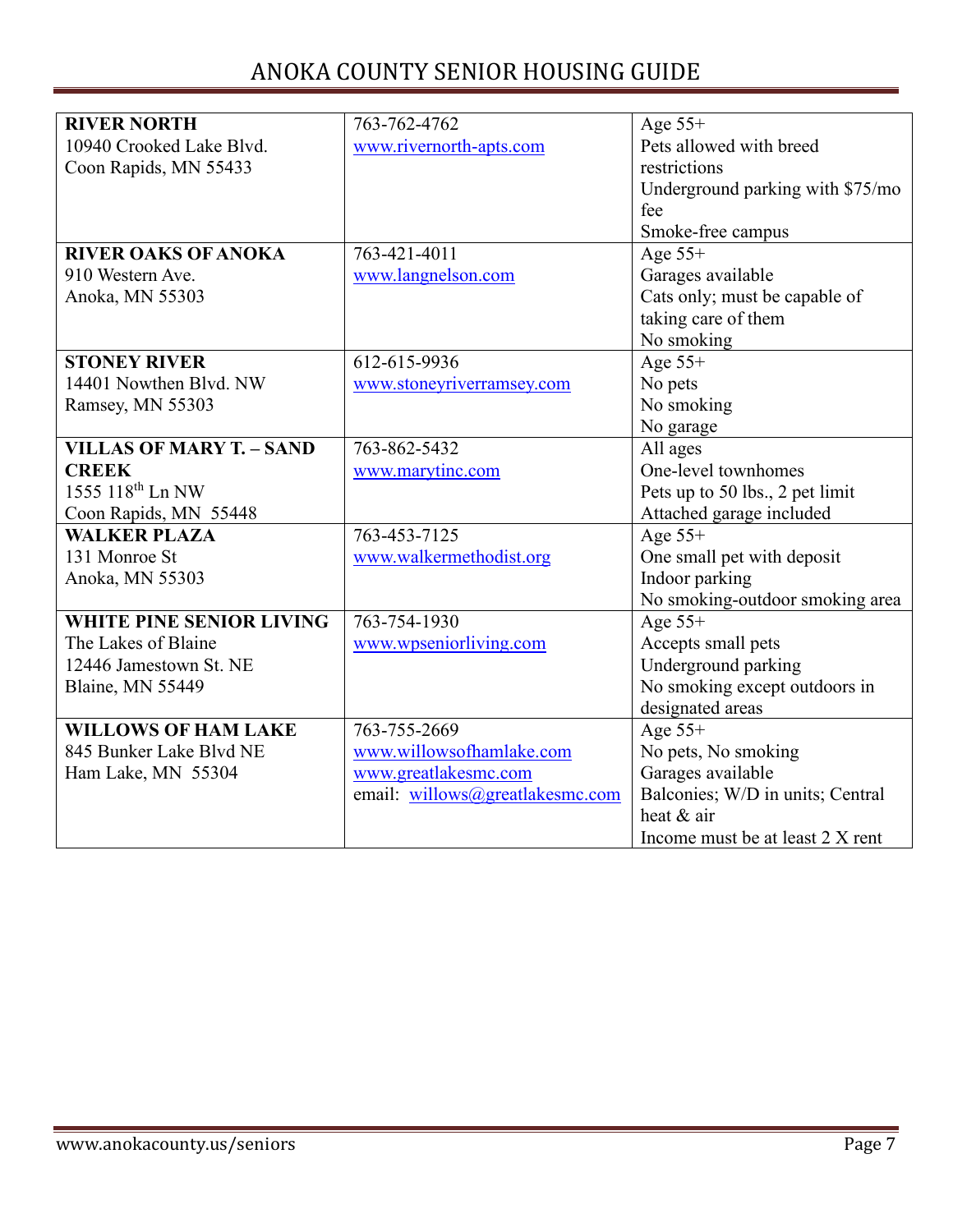| <b>INDEPENDENT LIVING</b><br><b>Senior Condominiums, Townhomes and Cooperatives</b> |                                            |                                                                                     |
|-------------------------------------------------------------------------------------|--------------------------------------------|-------------------------------------------------------------------------------------|
| <b>Building Name/Location</b>                                                       | <b>Phone Number/Website</b>                | <b>Information</b>                                                                  |
| <b>GREY OAKS at ANDOVER</b><br>15550 Linnet St NW<br>Andover, MN 55304              | 612-719-0585<br>www.greyoaksinc.com        | Age $55+$<br>Condominiums<br>Pets allowed, Garages available                        |
| <b>REALIFE OF COON RAPIDS</b><br>1555 Main Street<br>Coon Rapids, MN 55448          | 763-427-2739<br>www.realifecooperative.com | Age 62+ Cooperative, Garages<br>available, 2 pets up to 40 lbs.,<br>smoking allowed |
| <b>RUM RIVER DISTRICT</b><br>2131 Second Avenue N.<br>Anoka, MN 55303               |                                            | Age $55+$<br>Cooperative<br>Condominiums<br>Garages available                       |

| <b>ASSISTED LIVING, MEMORY CARE AND SUPPORTIVE HOUSING</b> |                                 |                                   |
|------------------------------------------------------------|---------------------------------|-----------------------------------|
| <b>Building Name/Location</b>                              | <b>Phone Number/Website</b>     | <b>Information</b>                |
| <b>ADULT FOSTER CARE</b>                                   | 763-324-1230                    | <b>SUPPORTIVE LIVING</b>          |
| Several homes in Anoka Cty.                                | www.anokacounty.us/v2 dept/css/ | in a family setting in Anoka Co.  |
| Contact social services for                                | adult-foster-care/index.asp     |                                   |
| locations and availability.                                |                                 |                                   |
| <b>ARBOR OAKS of ANDOVER</b>                               | 763-205-2248                    | <b>ASSISTED LIVING</b>            |
| 1640 155th Lane NW                                         | www.arboroakseniorliving.mn.com | <b>MEMORY CARE AVAILABLE</b>      |
| Andover, MN 55304                                          |                                 | Age $55+$ or disabled             |
|                                                            |                                 | Small pets with deposit           |
|                                                            |                                 | Garages available-extra charge    |
|                                                            |                                 | Private Pay, Elderly Waiver, CADI |
| <b>AUTUMN GLEN SENIOR</b>                                  | 763-772-4492                    | <b>ASSISTED LIVING</b>            |
| <b>LIVING</b>                                              | www.autumnglenseniorliving.com  | <b>MEMORY CARE AVAILABLE</b>      |
| 3715 Coon Rapids Blvd. NW                                  |                                 | Age $62+$                         |
| Coon Rapids, MN 55433                                      |                                 | No pets $-$ No smoking            |
|                                                            |                                 | Private Pay; Limited EW           |
|                                                            |                                 | Parking available                 |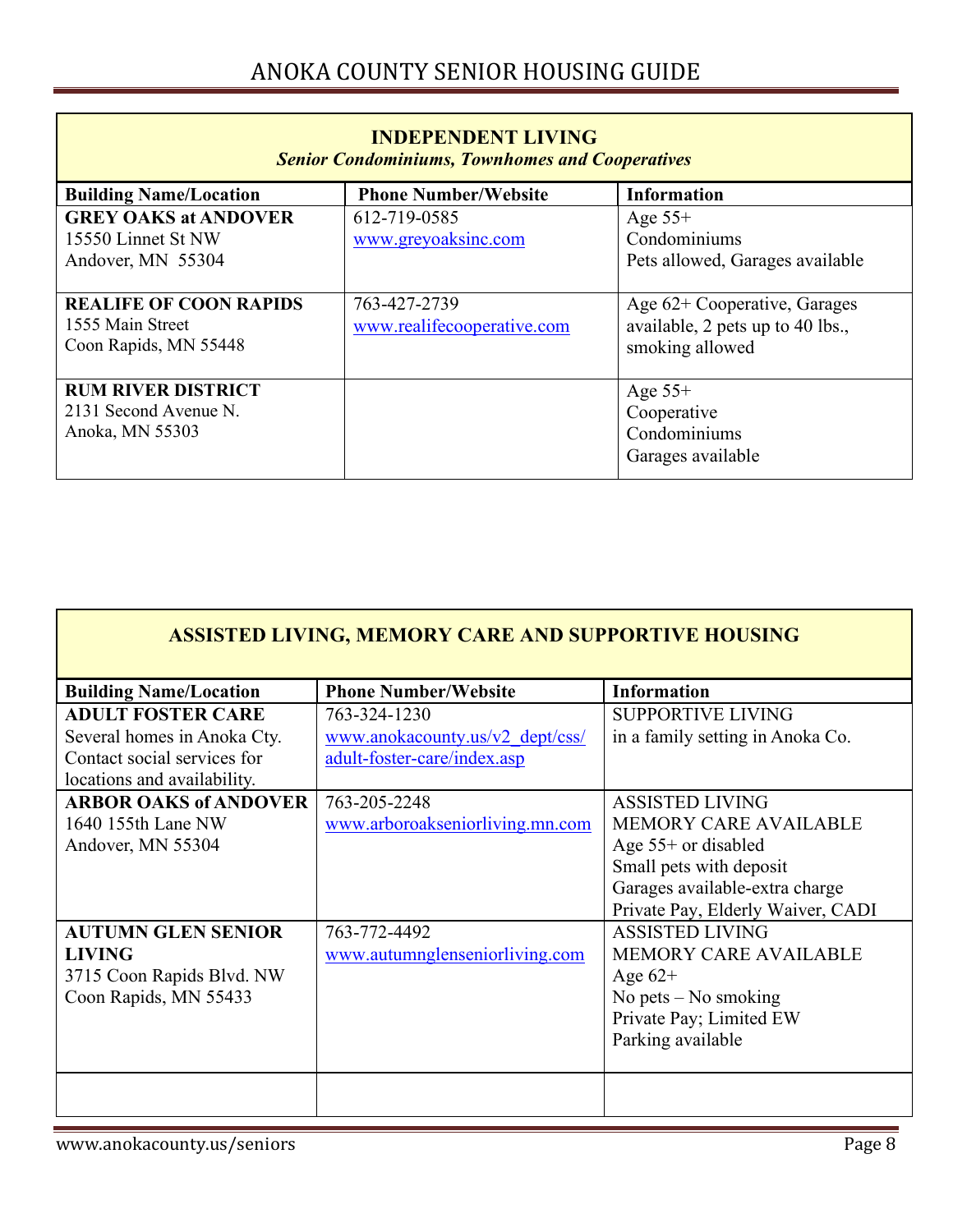| <b>BROOKDALE BLAINE</b>        | 763-755-2800                   | <b>ASSISTED LIVING</b>                |
|--------------------------------|--------------------------------|---------------------------------------|
| 1005 Paul Parkway NE           | www.brookdaleliving.com        | Age $55+$                             |
| Blaine, MN 55434               |                                | No smoking-outside smoking area       |
|                                |                                | No garages                            |
|                                |                                | Pets under 25 lbs.                    |
|                                |                                | Private Pay, Elderly Waiver           |
| <b>CEDAR CREEK SENIOR</b>      | 763-392-5443                   | <b>ASSISTED LIVING &amp; MEMORY</b>   |
| <b>LIVING</b>                  | www.cedarcreekseniorliving.com | <b>CARE</b>                           |
| 19131 Taylor Street NE         |                                | $55+$                                 |
| East Bethel, MN 55011          |                                | Small pets in AL                      |
|                                |                                | Garages extra                         |
|                                |                                | PP, EW, CADI                          |
| <b>CHERRYWOOD</b>              | 763-862-1006                   | ASSISTED LIVING, MEMORY               |
| <b>ADVANCED LIVING</b>         | www.cherrywoodal.com           | CARE, ENHANCED NURSING                |
| 1889 & 1899 139th Avenue NW    |                                | 24/7 LPN on site                      |
| Andover, MN 55304              |                                | Small 10 resident homes               |
|                                |                                | No smoking / No pets                  |
|                                |                                | 1 year private pay                    |
| <b>COMFORT FIRST</b>           | 763-754-7302                   | <b>ASSISTED LIVING</b>                |
| 10669 Ulysses St. NE           | www.comfortfirstmn.com         | <b>MEMORY CARE AVAILABLE</b>          |
| Blaine, MN 55449               |                                | Age $55+$                             |
|                                |                                | No smoking-outside smoking area       |
|                                |                                | No pets                               |
|                                |                                | One year Private Pay, Elderly Waiver, |
|                                |                                | <b>CADI</b>                           |
| <b>CREEKSIDE COTTAGE</b>       | 763-862-5432                   | <b>ASSISTED LIVING</b>                |
| <b>ASSISTED LIVING</b>         | www.marytinc.com               | <b>MEMORY CARE</b>                    |
| 1555 $118th$ Lane NW           |                                | Age $55+$                             |
| Coon Rapids, MN 55448          |                                | No smoking/No pets                    |
|                                |                                | Private Pay, Limited number Elderly   |
|                                |                                | Waiver. CADI                          |
| <b>CREST VIEW ON 42nd</b>      | 763-782-1601                   | <b>ASSISTED LIVING</b>                |
| $900$ 42 <sup>nd</sup> Ave. NE | www.crestviewcares.org         | <b>MEMORY CARE</b>                    |
| Columbia Heights, MN 55421     |                                | Age $55+$                             |
|                                |                                | Pets under 25 lbs.                    |
|                                |                                | No smoking-outdoor smoking area       |
|                                |                                | Private Pay, Elderly Waiver, CADI,    |
|                                |                                | Medical Assistance, GRH               |
| <b>CREST VIEW SENIOR</b>       | 763-762-8430                   | <b>ASSISTED LIVING</b>                |
| <b>COMMUNITY AT BLAINE</b>     | www.crestviewcares.org         | <b>MEMORY CARE</b>                    |
| 12016 Ulysses St NE            |                                | Age $62+$                             |
| Blaine, MN 55434               |                                | Pets up to 25 lbs.                    |
|                                |                                | No smoking-outside smoking area       |
|                                |                                | Private Pay, Medical Assistance,      |
|                                |                                | CADI, Elderly Waiver, GRH             |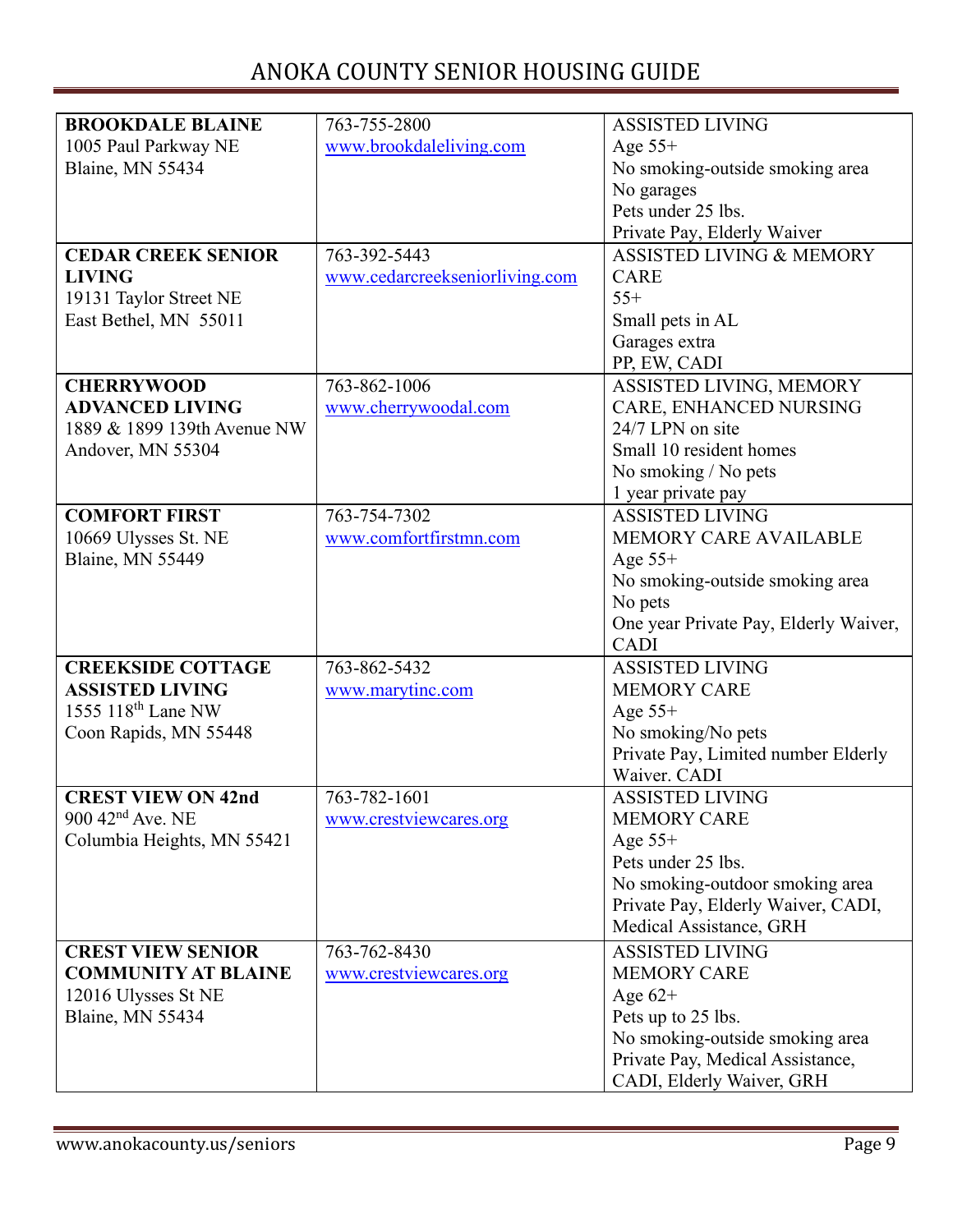| <b>DEMAR ASSISTED LIVING</b> | 763-862-5432                  | <b>ASSISTED LIVING with MEMORY</b>    |
|------------------------------|-------------------------------|---------------------------------------|
| 1555 118 <sup>th</sup> Ln NW | www.marytinc.com              | <b>CARE</b>                           |
| Coon Rapids, MN 55448        |                               | Age $55+$                             |
|                              |                               | No smoking/No pets                    |
|                              |                               | Private Pay, Elderly Waiver, CADI     |
| <b>EAGLE STREET ASSISTED</b> | 763-862-5432                  | <b>ASSISTED LIVING with MEMORY</b>    |
| <b>LIVING</b>                | www.marytinc.com              | <b>CARE</b>                           |
| 1555 118TH Ln NW             |                               | Age $55+$                             |
| Coon Rapids, MN 55448        |                               | No smoking/No pets                    |
|                              |                               | Private Pay, Limited Number Elderly   |
|                              |                               | Waivers, CADI                         |
| <b>EDGEMONT PLACE</b>        | 763-862-7000                  | <b>ALZHEIMER'S SPECIAL</b>            |
| 11748 Ulysses Lane           | www.jeaseniorliving.com       | <b>CARE CENTER</b>                    |
| Blaine, MN 55434             |                               |                                       |
| <b>EDGEWOOD SENIOR</b>       | 763-754-1723                  | <b>ASSISTED LIVING</b>                |
| <b>LIVING</b>                | www.edgewoodseniorliving.com  | <b>MEMORY CARE AVAILABLE</b>          |
| 12450 Cloud Drive NE         |                               | Age $55+$                             |
| Blaine, MN 55449             |                               | No smoking-/No pets                   |
|                              |                               | Private Pay; Elderly Waiver after two |
|                              |                               | years Private Pay                     |
| <b>EPIPHANY ASSISTED</b>     | 763-755-0320                  | <b>ASSISTED LIVING</b>                |
| <b>LIVING</b>                | www.epiphanyseniorhousing.org | <b>MEMORY CARE AVAILABLE</b>          |
| 10955 Hanson Blvd. NW        |                               | Age $55+$                             |
| Coon Rapids, MN 55433        |                               | No pets                               |
|                              |                               | No smoking-outside smoking area       |
|                              |                               | Private Pay, Elderly Waiver, CADI     |
| <b>FARMSTEAD at ANDOVER</b>  | $763 - 712 - 7000$            | <b>ASSISTED LIVING</b>                |
| 13733 Quay St                | www.farmsteadphs.org          | MEMORY CARE AVAILABLE                 |
| Andover, MN 55304            |                               | No smoking on property                |
|                              |                               | Private Pay, limited EWafter 18 mos   |
| <b>GRACEWOOD SENIOR</b>      | 651-202-3456                  | <b>ASSISTED LIVING</b>                |
| <b>LIVING</b>                | www.wpseniorliving.com        | <b>MEMORY CARE</b>                    |
| 675 Market Place             |                               | Age 55+ - No pets                     |
| Lino Lakes, MN 55014         |                               | Studios and companion suites only     |
|                              |                               | Outside smoking only                  |
|                              |                               | Private Pay, Elderly Waiver, CADI     |
| <b>HOMESTEAD at ANOKA</b>    | 763-528-6500                  | <b>ASSISTED LIVING &amp;</b>          |
| $3002\,4^{\text{th}}$ Avenue | www.homesteadatanoka.org      | <b>MEMORY CARE</b>                    |
| Anoka, MN 55303              |                               | Age $55+$                             |
|                              |                               | Pets with approval                    |
|                              |                               | No Smoking on campus                  |
|                              |                               | Private Pay                           |
|                              |                               |                                       |
|                              |                               |                                       |
|                              |                               |                                       |
|                              |                               |                                       |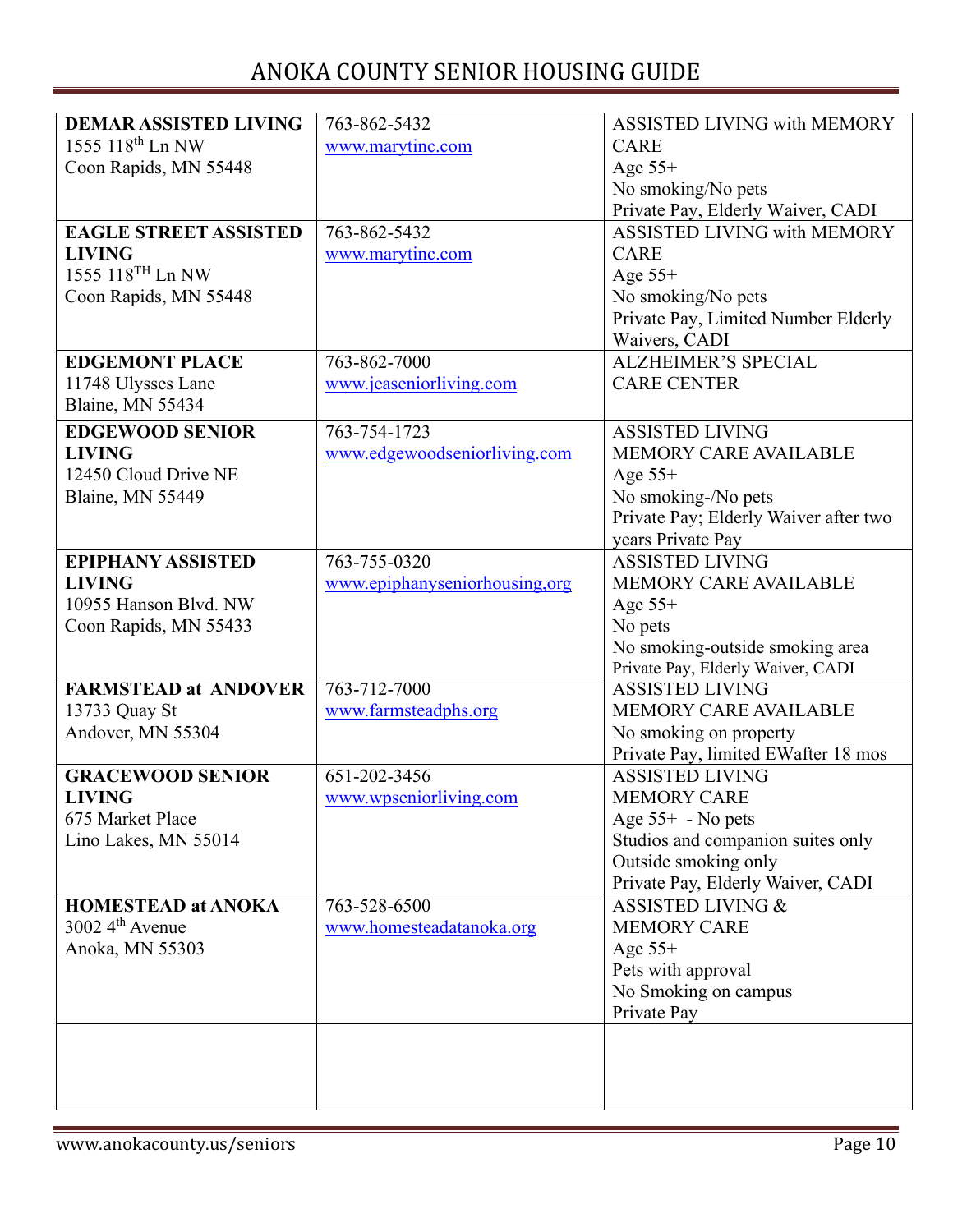| <b>HOMESTEAD at COON</b>      | 763-233-5100                  | <b>ASSISTED LIVING &amp;</b>          |
|-------------------------------|-------------------------------|---------------------------------------|
| <b>RAPIDS</b>                 | www.homesteadatcoonrapids.org | <b>MEMORY CARE</b>                    |
| 11372 Robinson Drive          |                               | Age $55+$                             |
| Coon Rapids, MN 55433         |                               | No pets, No smoking on campus         |
|                               |                               | Private Pay, Elderly Waiver, CADI     |
| <b>LANDMARK OF FRIDLEY</b>    | 763-571-7355                  | <b>ASSISTED LIVING</b>                |
| 6490 Central Ave NE           | www.landmarkoffridley.com     | <b>MEMORY CARE</b>                    |
| Fridley, MN 55432             |                               | Age $55+$                             |
|                               |                               | No smoking-outside smoking area       |
|                               |                               | Pets under 20 lbs with deposit        |
|                               |                               | Privare Pay, Elder Waiver, CADI       |
| <b>LINO LAKES ASSISTED</b>    | 763-267-6183                  | <b>ASSISTED LIVING</b>                |
| <b>LIVING</b>                 | www.linolakesal.com           | <b>MEMORY CARE</b>                    |
| 725 Town Center Pkwy          |                               | Age $55+$                             |
| Lino Lakes, MN 55014          |                               | No Smoking except in outdoor          |
|                               |                               | designated area                       |
|                               |                               | Pets under 20 lbs with deposit        |
|                               |                               | Private Pay, EW, CADI                 |
| <b>NEW PERSPECTIVE</b>        | 763-571-1117                  | <b>ASSISTED LIVING</b>                |
| <b>SENIOR LIVING</b>          | www.npseniorliving.com        | <b>MEMORY CARE</b>                    |
| 3801 Hart Blvd NE             |                               | Age $55+$                             |
| Columbia Heights, MN 55421    |                               | No pets                               |
|                               |                               | No smoking except in designated area  |
|                               |                               | outdoors                              |
|                               |                               | Underground parking                   |
|                               |                               | Private pay, EW after 2 years         |
| <b>RIVER OAKS OF ANOKA</b>    | 763-421-4011                  | <b>ASSISTED LIVING</b>                |
| 910 Western St.               | www.langnelson.com            | Age $55+$                             |
| Anoka, MN 55303               |                               | No pets, No smoking                   |
|                               |                               | Private Pay, Elderly Waiver after two |
|                               |                               | years of Private Pay                  |
| <b>ROYCE PLACE</b>            | 763-782-1601                  | <b>ASSISTED LIVING</b>                |
| <b>Crest View Campus</b>      | www.crestviewcares.org        | <b>MEMORY CARE AVAILABLE</b>          |
| 1515 44 <sup>th</sup> Ave. NE |                               | Age $55+$                             |
| Columbia Heights, MN 55421    |                               | No smoking-outdoor smoking area       |
|                               |                               | Pets under 25 lbs.                    |
|                               |                               | Private Pay, Elderly Waiver, CADI,    |
|                               |                               | Medical Assistance, GRH               |
| <b>SELECT SENIOR LIVING</b>   | 763-795-6023                  | <b>ASSISTED LIVING</b>                |
| 11350 Martin Street           | www.selectseniorliving.net    | MEMORY CARE AVAILABLE                 |
| Coon Rapids, MN 55433         |                               | Age $55+$                             |
|                               |                               | Cats allowed                          |
|                               |                               | Smoking in designated area only       |
|                               |                               | Underground garage available/fee      |
|                               |                               | Private Pay, Elderly Waiver, CADI     |
|                               |                               |                                       |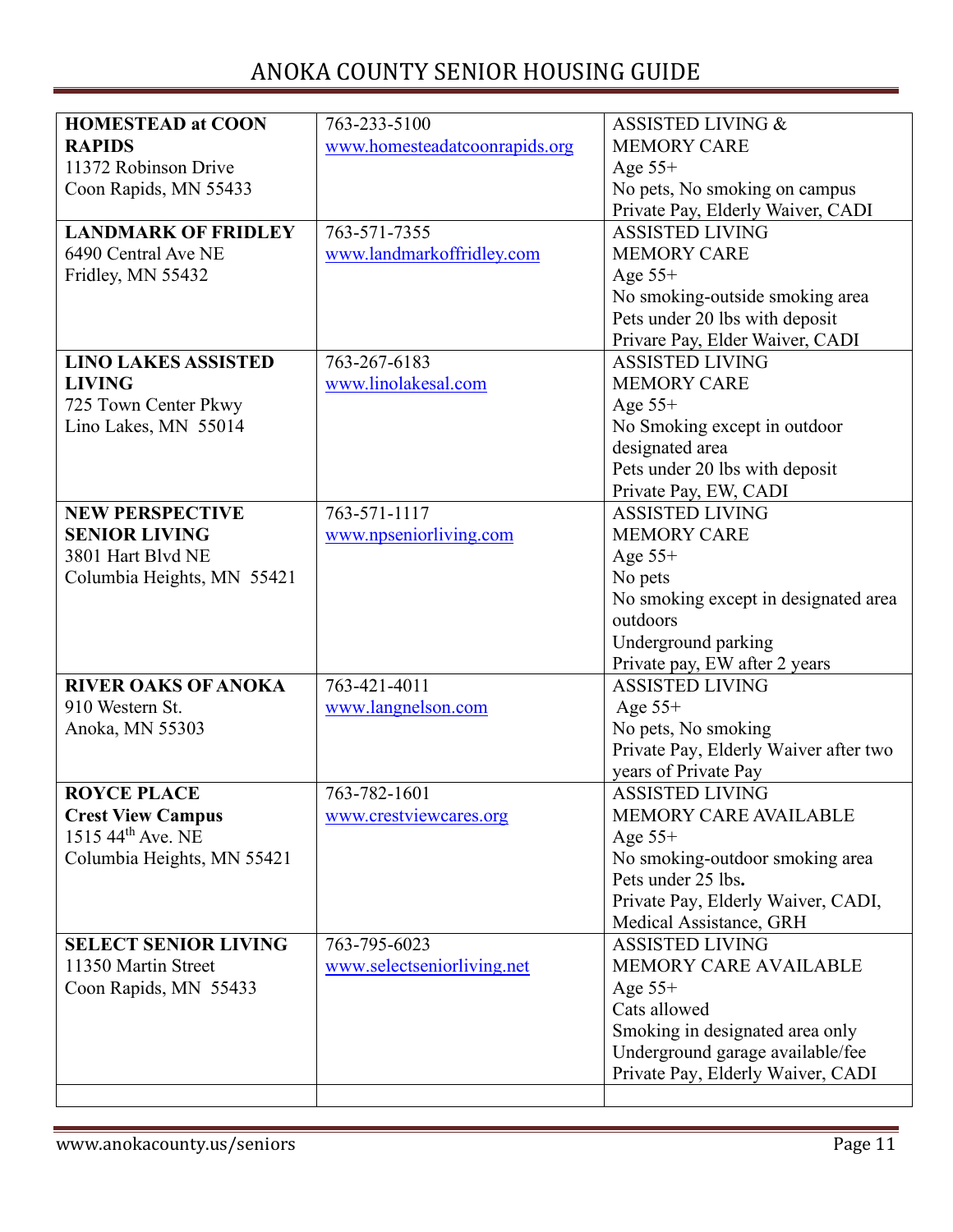| <b>STONEY RIVER</b>      | 612-615-9936                       | <b>ASSISTED LIVING</b>               |
|--------------------------|------------------------------------|--------------------------------------|
| 14401 Nowthen Blvd. NW   | www.stoneyriverramsey.com          | MEMORY CARE AVAILABLE                |
| Ramsey, MN 55303         |                                    | Age $55+$                            |
|                          |                                    |                                      |
|                          |                                    | No pets/No garage                    |
|                          |                                    | No smoking-outside smoking area      |
|                          |                                    | Private pay; Elderly Waiver after 24 |
|                          |                                    | months                               |
| <b>WALKER PLAZA</b>      | 763-453-7125                       | <b>ASSISTED LIVING</b>               |
| 131 Monroe Street NE     | www.walkermethodist.org            | <b>MEMORY CARE</b>                   |
| Anoka, MN 55303          |                                    | Age 55+/Indoor parking               |
|                          |                                    | Small pet with deposit               |
|                          |                                    | No smoking-outdoor smoking area      |
|                          |                                    | Private Pay; Elderly Waiver          |
| <b>WATERMARK SENIOR</b>  | 763-762-8990                       | <b>MEMORY CARE</b>                   |
| <b>LIVING COMMUNITY</b>  | https://seniorliving-watermark.com |                                      |
| 5300 4TH St NE           |                                    |                                      |
| Fridley, MN 55421        |                                    |                                      |
|                          |                                    |                                      |
| <b>WHISPERING PINES</b>  | 763-712-8363                       | <b>GROUP RESIDENTIAL HOUSING</b>     |
| 2171 - 7th Ave.          | www.wpassistedliving.com           | WITH SERVICES (Home-like             |
| Anoka, MN 55303          |                                    | setting)                             |
|                          |                                    | Will accept all ages                 |
|                          |                                    | No smoking-outdoor smoking area      |
|                          |                                    | No garages                           |
|                          |                                    | Private Pay, Elderly Waiver, CADI,   |
|                          |                                    | Long Term Care Insurance             |
| <b>WHITE PINE SENIOR</b> | 763-754-1930                       | Age $55+$                            |
| <b>LIVING</b>            | www.wpseniorliving.com             | Accepts small pets                   |
| The Lakes of Blaine      |                                    | No smoking except outdoors           |
| 12446 Jamestown St. NE   |                                    | Underground parking                  |
| Blaine, MN 55014         |                                    |                                      |
| <b>WHITE PINE SENIOR</b> | 763-574-7366                       | <b>ASSISTED LIVING</b>               |
| <b>LIVING</b>            | www.wpseniorliving.com             | MEMORY CARE AVAILABLE                |
| 6352 Central Avenue      |                                    | Age $55+$                            |
|                          |                                    |                                      |
| Fridley, MN 55432        |                                    | No smoking                           |
|                          |                                    | No pets                              |
|                          |                                    | Private Pay, Elderly Waiver, CADI    |